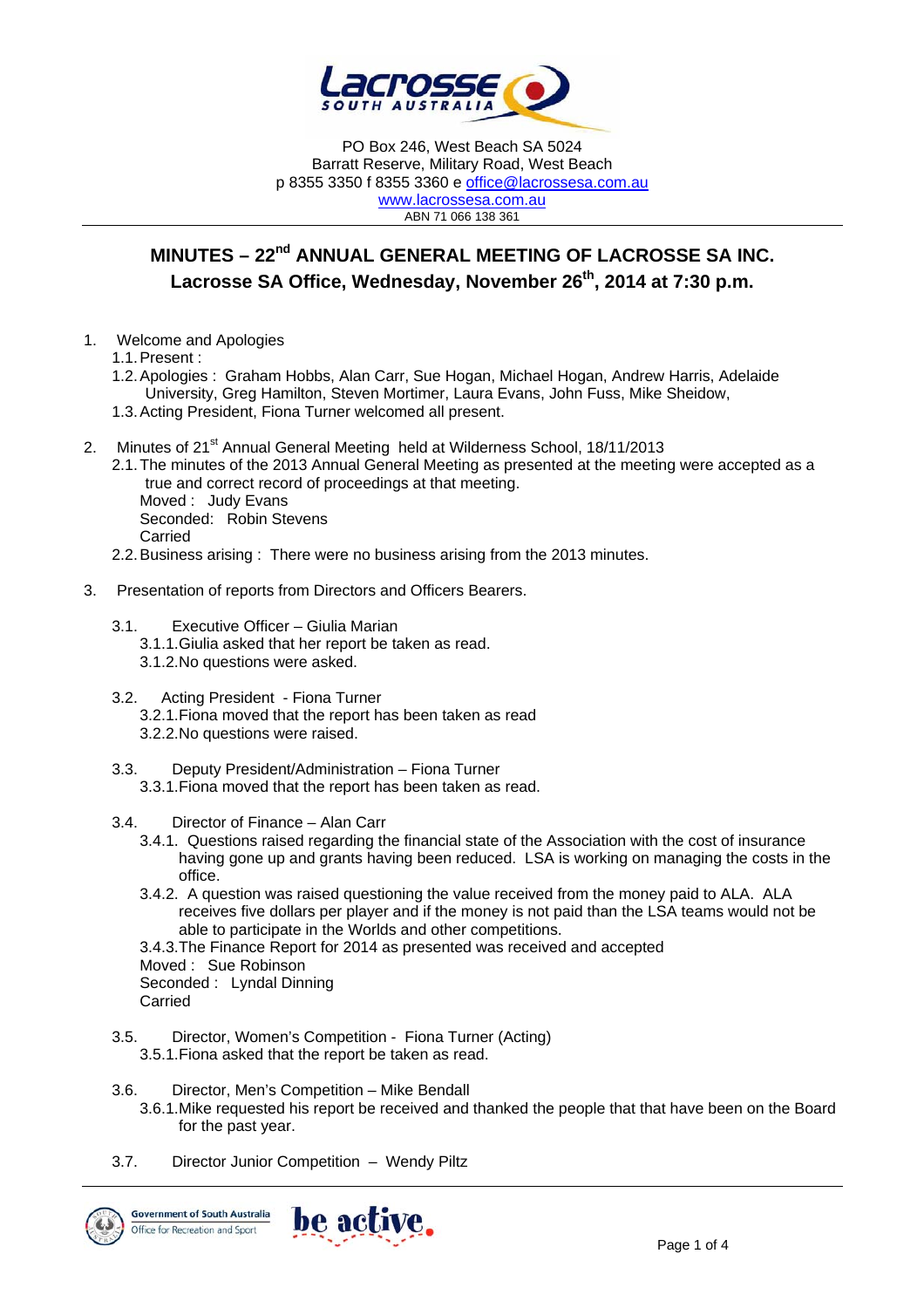

PO Box 246, West Beach SA 5024 Barratt Reserve, Military Road, West Beach p 8355 3350 f 8355 3360 e office@lacrossesa.com.au

www.lacrossesa.com.au ABN 71 066 138 361

3.7.1. Wendy requested her report be received

- 3.7.2. Wendy has taken over halfway through the term and looking to take a broad focus on the competition encouraging the Junior Committee members to come to the meetings with new ideas to try to grow the sport.
- 3.7.3. Looking at next year to structure the competition events with clear rules of the philosophy of the competition to ensure that there is an opportunity at the beginning of the year to have coaches, players and officials all know the rules. Basically ideas for better opportunities to have more children play with a long-term goal of having two divisions for each competition. To allow more children to come into the game and then also keep an even competition for those who have more experience.
- 3.8. Director, Development no report (Position Vacant)
- 3.9. Director, Coaching Stacey Appleton 3.9.1. Stacey asked that her report be received. 3.9.2. Thank you to Stacey for setting up the High Performance Program in 2014.
- 3.10. Director, Officiating Mark Basham (absent) 3.10.1. It was asked that Mark's report be taken as read.
- 3.11. Director, Promotions No Report Position Vacant
- 3.12. With the exception of the Financial Report (which had already been received and accepted), the EO's and the Director's reports were received and accepted as a whole. Moved : Harrie Thyssen Seconded : Judy Thurgood Carried
- 4. Election of Directors.
	- 4.1. Positions for election
		- 4.1.1. President: There were no nominations received before the due date or prior to the meeting. Two nominations were received from the floor.
			- 4.1.1.1. John Fuss was nominated by Bob Carter and seconded by Jason Webb.
			- 4.1.1.2. Mike Bendall was nominated by Harrie Thyssen and seconded by David Robson.
			- 4.1.1.3. It was put to a vote and John Fuss has been appointed as the President of Lacrosse SA.
		- 4.1.2. Director of Administration/Deputy President: No prior nominations. No nominations from the floor. Position remains vacant and can be filled by the Board for the balance of the term at the time of appointment. Interested people asked to contact John Fuss.
		- 4.1.3. Director, Finance: No nominations for this position were received. Alan Carr has been nominated and re-appointed to the position. Nominated: Mike Bendall Seconded:
		- 4.1.4. Director, Development: There was only one nomination received after the due date. Scott Willsmore has been nominated and appointed to the position. Moved: Marilyn Fuss Seconded: Marktt Larwood Carried



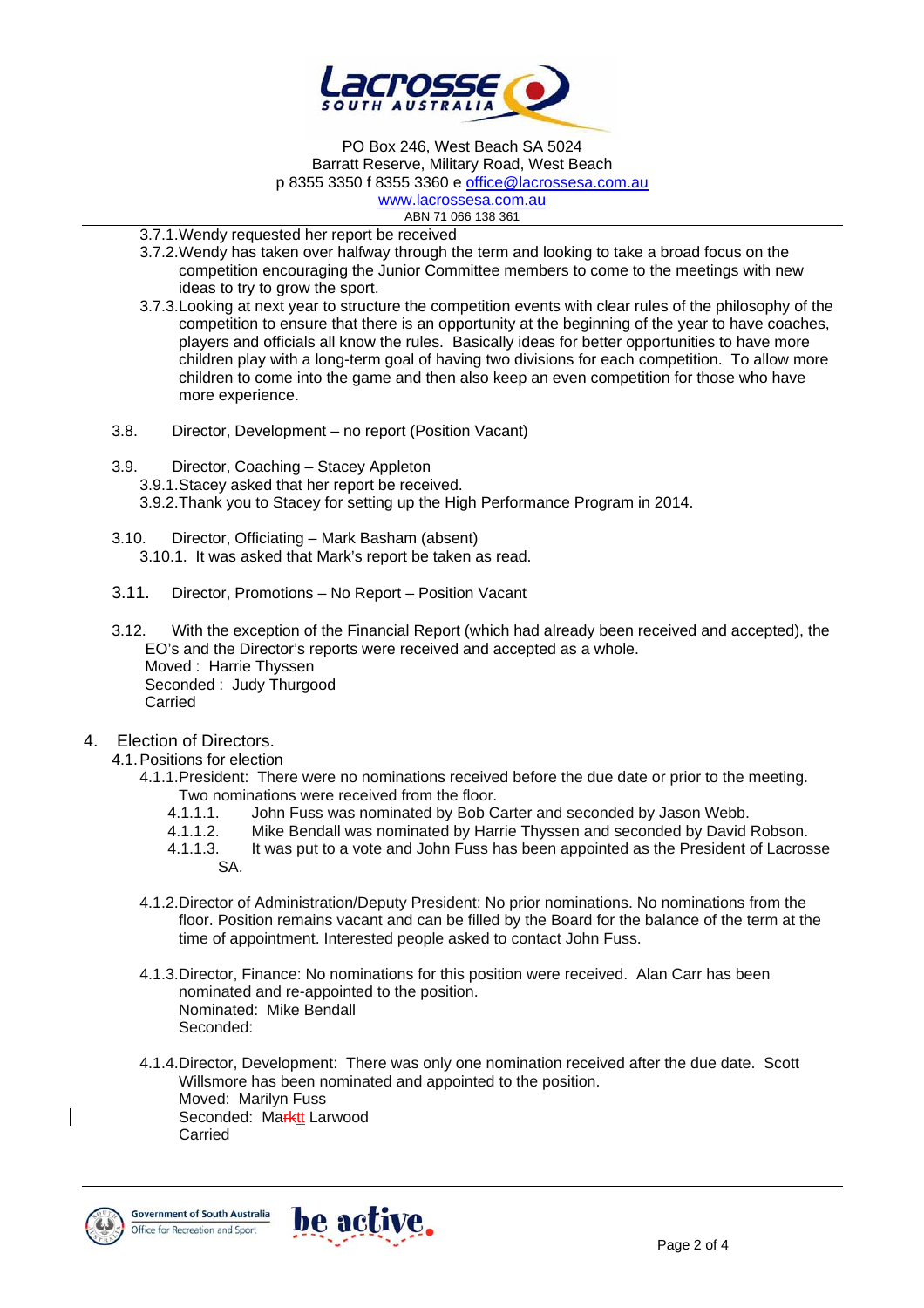

PO Box 246, West Beach SA 5024 Barratt Reserve, Military Road, West Beach p 8355 3350 f 8355 3360 e office@lacrossesa.com.au www.lacrossesa.com.au

ABN 71 066 138 361

- 4.1.5. Director, Women's Competition: There were no nominations received and no nominations from the floor.
- 4.1.6. Director, Junior Competition : The nomination for Wendy Piltz for the Junior Competition Director was received by the due date and she has been appointed for a two year term.
- 4.1.7. Director, Promotions : This is a one year position. Lynton Arscott has been nominated and appointed.

Nominated: Stuart Robb Seconded: Jaimie Dinning Carried

# 5. Non-Board Positions

- No nominations for Patron were received prior to the meeting. KCathy Benger has been nominated and appointed as the Patron of Lacrosse SA.
- 5.2 Deputy Patron: Jim Goodale was nominated and re-appointed as Deputy Patron for 2015. willing to continue Moved : Fiona Turner Seconded : Carried
- 5.3 Historian : Jim Goodale (Historian for previous year) was nominated and has been reappointed as historian for 2015. Moved : Fiona Turner Seconded : Lyndal Dinning
- 6. Presentation of Lacrosse SA Awards : The following awards were presented **Service Awards - For players with 300, 400 or 500 games**

Daryll Hodgekinson of the Woodville Lacrosse Club Robert Potter of the Woodville Lacrosse Club (300 games) Brett Howe of the Woodville Lacrosse Club (300 games) Anthony Felleppa of the Woodville Lacrosse Club (300 games) Charles Manning of the Woodville Lacrosse Club (400 games) Stuart Robb of the Glenelg Lacrosse Club (400 games)

**Service Awards for Officials and Administration**  Dave Mack of the Brighton Lacrosse Club Judy Thurgood of the Wilderness Lacrosse Club

#### *2013 Carr Trophy : Administrator of the Year No nominations recieved*

#### **Merit Award**

Mark Mangan of the Brighton Lacrosse Club

- **2013 Sandery Trophy : Under 17 Sportsman of the Year**  Lincoln Potter of the Woodville Lacrosse Club
- **2013 Gomer Trophy : Under 17 Sportswoman of the Year**  Lucinda Siylvestri of Wilderness Lacrosse Club

## **2013 Hobbs Trophy : Under 21 Sportsman of the Year**